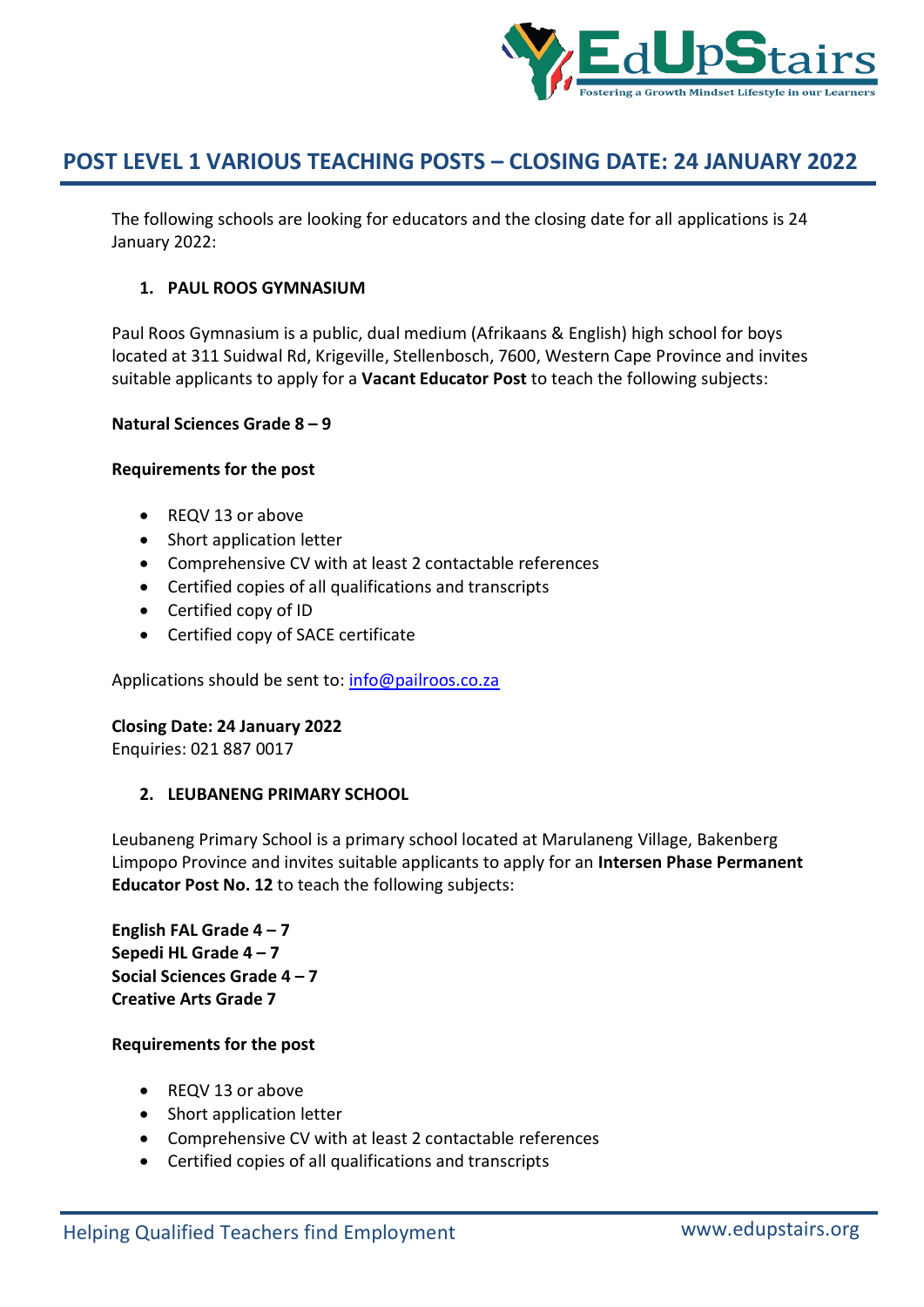

- Certified copy of ID
- Certified copy of SACE certificate

Applications should be submitted at Leubaneng Primary School at Marulaneng Village, Bakenberg Limpopo Province

# **No emailed or faxed applications will be allowed**

**Closing Date: 24 January 2022** Enquiries: 082 702 1027

# **3. HOERSKOOL GRENSWAG RUSTENBURG**

Hoerskool Grenswag Rustenburg is a public secondary school located at Hoek Van Molen, Rustenburg, North West Province and invites suitable applicants to apply for an **SGB Educator Post** to teach the following subjects:

**English Home Language Grade 8 – 10 Afrikaans EAT Grade 10 – 12**

# **Requirements for the post**

- REQV 13 or above
- Short application letter
- Comprehensive CV with at least 2 contactable references
- Certified copies of all qualifications and transcripts
- Certified copy of ID
- Certified copy of SACE certificate

Applications can be delivered at the schools administrative office at Hoerskool Grenswag Rustenburg, Hoek Van Molen, Rustenburg, North West Province or can be emailed to: algemeen@hsgrenswag.co.za

**Closing Date: 24 January 2022**

Enquiries: 014 596 7588

# **4. MMADIKANA HIGH SCHOOL**

Mmadikana High School is a secondary school located at Masehlaneng, Vaaltyn, Limpopo Province and invites suitable applicants to apply for **FOUR Educator Posts** to teach the following subjects: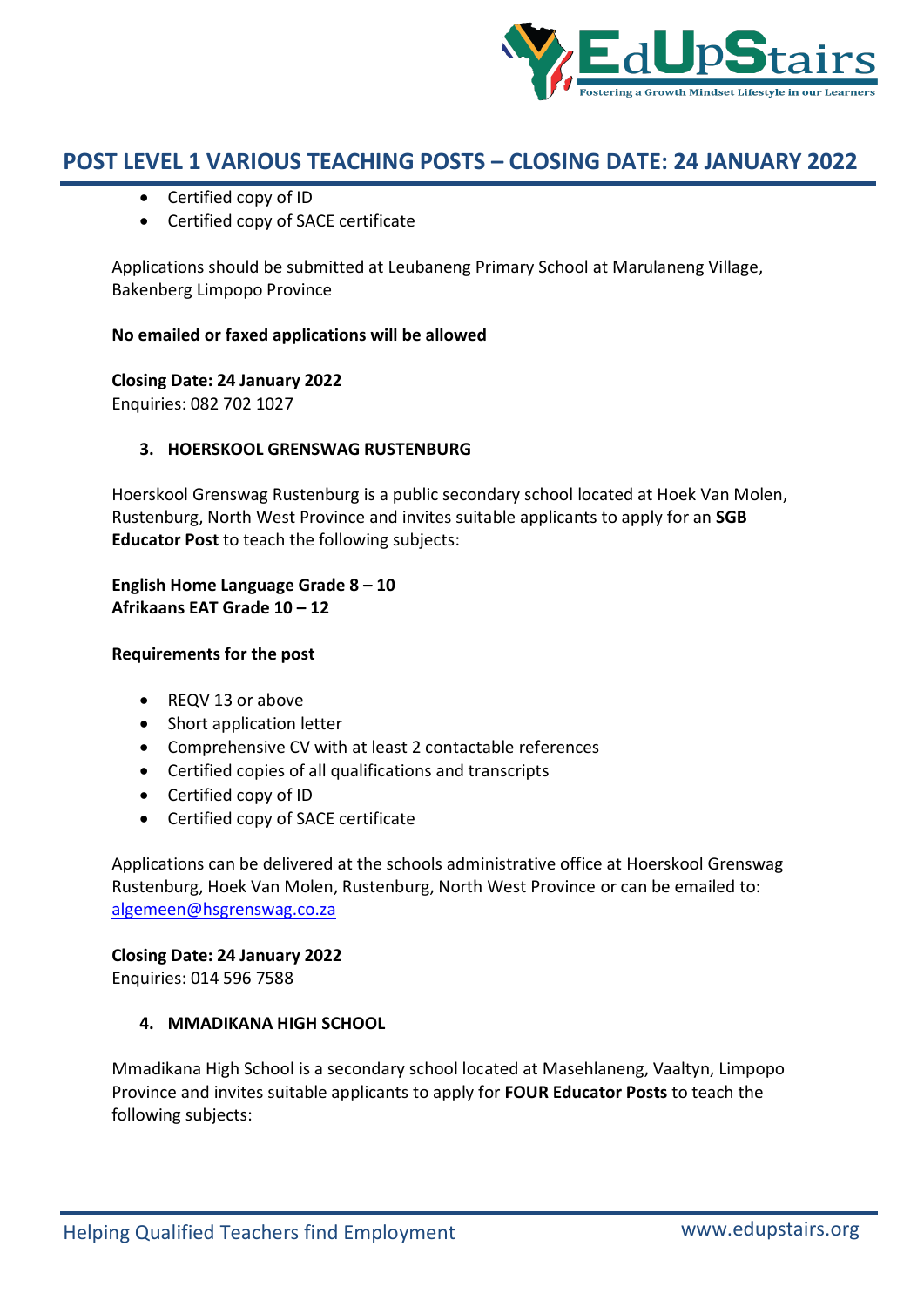

#### **Post 1: Temporary for 3 months**

- $\bullet$  Sepedi HL Grade  $8 10$
- $\bullet$  Life Orientation Grade 10 12

#### **Post 2: Permanent Post**

- $\bullet$  Sepedi HL Grade  $10 12$
- $\bullet$  Life Orientation Grade  $10 12$

#### **Post 3: Permanent Post**

- Geography Grade  $10 12$
- Social Sciences Grade  $8 9$

#### **Post 4: Permanent Post**

• Mathematical Literacy Grade 10 - 12

#### **Requirements for the post**

- REQV 13 or above
- Short application letter
- Comprehensive CV with at least 2 contactable references
- Certified copies of all qualifications and transcripts
- Certified copy of ID
- Certified copy of SACE certificate

Applications should be delivered at school at Mmadikana High School at Masehlaneng, Vaaltyn, Limpopo Province or can be emailed to: mmadikanasecondary@gmail.com

#### **Closing Date: 24 January 2022**

Enquiries: 079 514 9676

#### **5. NKU PRIMARY SCHOOL**

Nku Primary School is a primary school located at Mmaletswai 75, Limpopo Province and invites suitable applicants to apply for **an Intersen Phase Substitute Educator Post** to teach the following subjects:

**English FAL Grade 5 EMS Grade 7 Social Sciences Grade 5 Creative Arts Grade 7**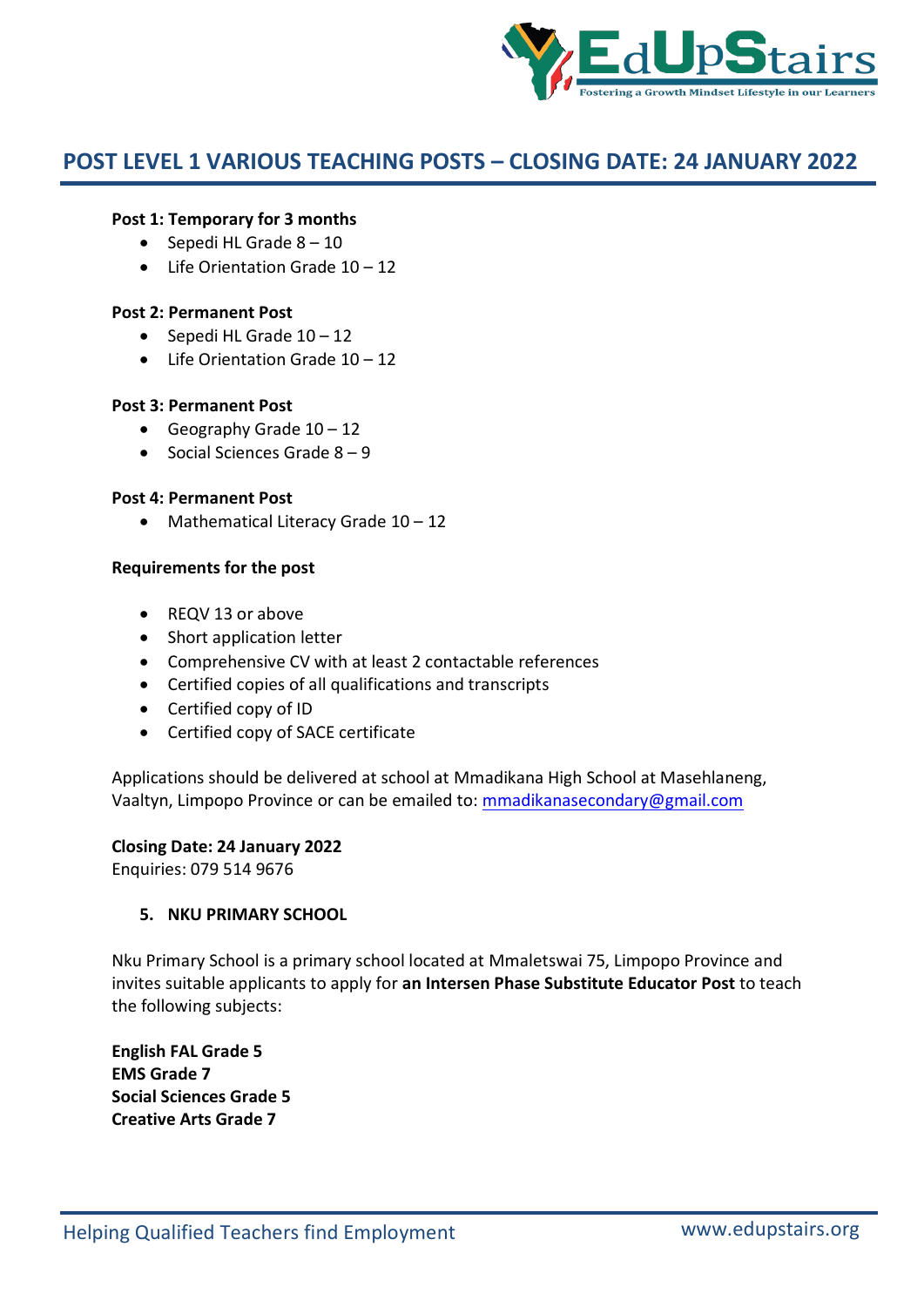

# **Requirements for the post**

- REQV 13 or above
- Short application letter
- Comprehensive CV with at least 2 contactable references
- Certified copies of all qualifications and transcripts
- Certified copy of ID
- Certified copy of SACE certificate

Applications should be hand delivered at Nku Primary School at Mmaletswai 75, Limpopo Province

# **Closing Date: 24 January 2022**

Enquiries: 083 548 5955

# **6. LECHABA PRIMARY SCHOOL**

Lechaba Primary School is a primary school located at Stand 20012, Matebeleng Village, Vlakfontein Farm, Bakenberg, 0611, Limpopo Province and invites suitable applicants to apply for **TWO Intersen Phase Permanent Educator Posts** to teach the following subjects:

# **Post 1: Permanent Post**

- $\bullet$  Maths Grade 4 7
- Sepedi HL Grade  $4 7$
- Natural Sciences Grade  $4 7$
- $\bullet$  Life Orientation Grade  $4 7$

# **Post 2: Permanent Post**

- $\bullet$  Maths Grade  $1 3$
- $\bullet$  Sepedi HL Grade  $1 3$
- $\bullet$  Life skills Grade  $1 3$
- English Grade 1 3

- REQV 13 or above
- Short application letter
- Comprehensive CV with at least 2 contactable references
- Certified copies of all qualifications and transcripts
- Certified copy of ID
- Certified copy of SACE certificate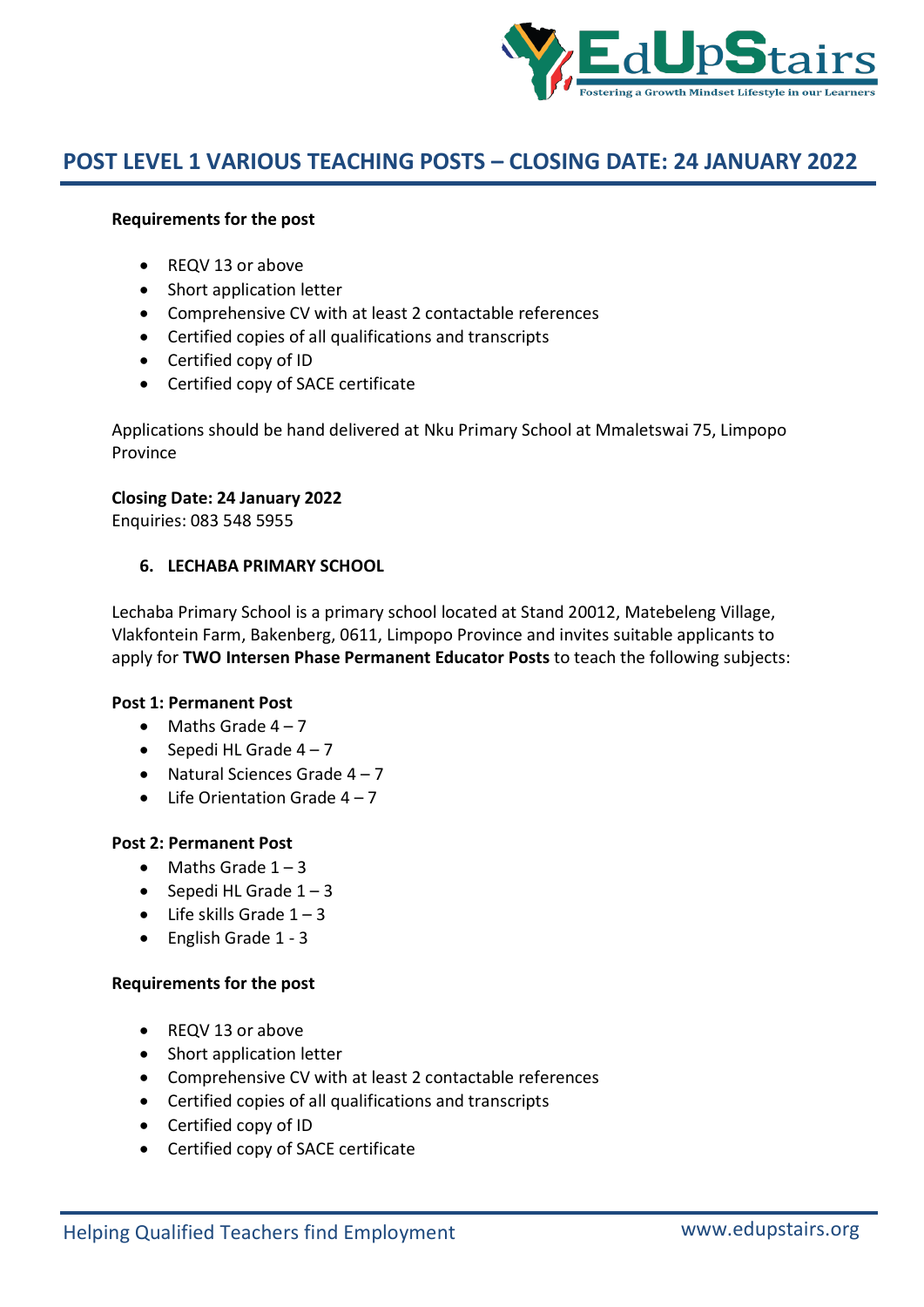

Applications should be hand delivered at Lechaba Primary School at Stand 20012, Matebeleng Village, Vlakfontein Farm, Bakenberg, 0611, Limpopo Province or to be delivered at Bakenberg North Circuit Office.

# **Closing Date: 24 January 2022**

Enquiries: 082 833 4453 / 072 750 7676

# **7. LEUBANENG PRIMARY SCHOOL**

Leubaneng Primary School is a primary school located at Marulaneng Village, Bakenberg Limpopo Province and invites suitable applicants to apply for an **Intersen Phase Permanent Educator Post No. 8** to teach the following subjects:

**English FAL Grade 4 – 7 Mathematics Grade 4 – 7 Life Skills/Life Orientation Grade 4 – 7 EMS Grade 7**

# **Requirements for the post**

- REQV 13 or above
- Short application letter
- Comprehensive CV with at least 2 contactable references
- Certified copies of all qualifications and transcripts
- Certified copy of ID
- Certified copy of SACE certificate

Applications should be submitted at Leubaneng Primary School at Marulaneng Village, Bakenberg Limpopo Province

# **No emailed or faxed applications will be allowed**

# **Closing Date: 24 January 2022**

Enquiries: 082 702 1027

# **8. TSHABADIETLA SECONDARY SCHOOL**

Tshabadietla Secondary School is a secondary school located at Ga-Seopela, Schoonoord, Sekhukhune, Limpopo Province and invites suitable applicants to apply for a **Vacant Substitute Educator Post No. 6** to teach the following subjects:

**Accounting Grade 10 – 12 Economics / Business Studies Grade 10 – 11**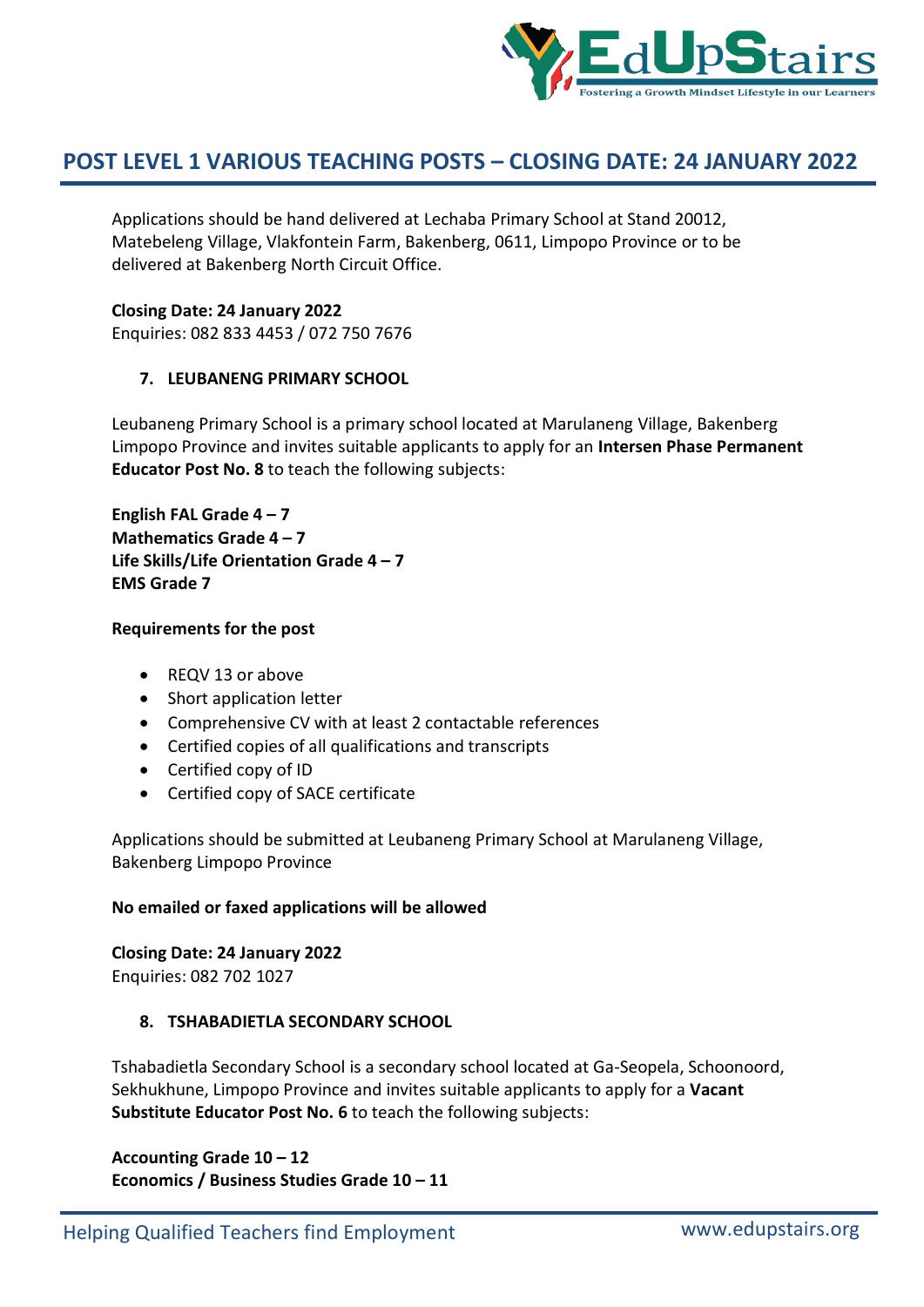

#### **Requirements for the post**

- REQV 13 or above
- Short application letter
- Comprehensive CV with at least 2 contactable references
- Certified copies of all qualifications and transcripts
- Certified copy of ID
- Certified copy of SACE certificate

Applications should be submitted at Tshabadietla Secondary School at at Ga-Seopela, Schoonoord, Sekhukhune, Limpopo Province

#### **Closing Date: 24 January 2022**

Enquiries: 082 257 1391

#### **9. MOGALE WA BAGALE TECHNICAL HIGH SCHOOL**

Mogale Wa Bagale Technical High School is a technical high school located at 1560 Sediba Street, Elephants Hill Extension 1, Burgersfort, 1150, Limpopo Province and invites suitable applicants to apply for **Permanent Funza Lushaka Bursary Recipient Educator Posts** to teach the following subjects:

**Post 1: Physical Sciences and TSCE Grade 10 – 12 Post 2: Maths and TMaths Grade 10 – 12 Post 3: English FAL and Sepedi HL Grade 8 – 12 Post 4: Maths and TMaths Grade 10 – 12 Post 5: EMS and Social Sciences Grade 8 – 9 Post 6: MCTF and CVTC Grade 8 – 9 Post 7: Physical Sciences and TSCE Grade 10 – 12 Post 8: EGD and MCTF Grade 10 – 12 Post 9: EMS and Social Sciences Grade 8 – 9 Post 10: EGD and MCTF Grade 10 – 12 Post 11: English FAL and LO Grade 8 – 12**

- Completed LPDE 01 Form **(Click here to get the form)**
- REQV 13 or above
- Short application letter
- Comprehensive CV with at least 2 contactable references
- Certified copies of all qualifications and transcripts
- Certified copy of ID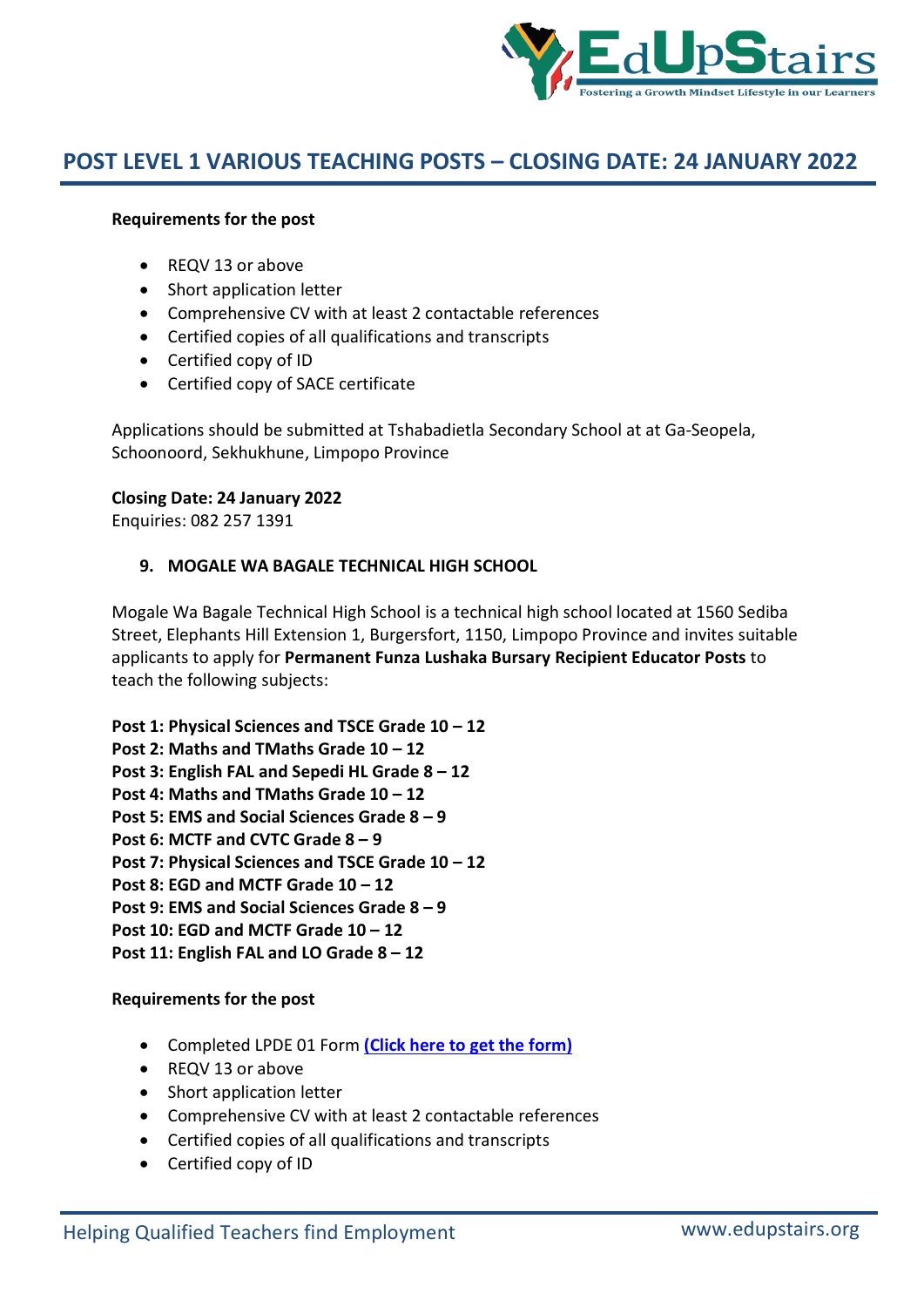

- Certified copy of SACE certificate
- A letter confirming that you are **Funza Lushaka beneficiary**

Applications should be submitted at Mogale Wa Bagale Technical High School at 1560 Sediba Street, Elephants Hill Extension 1, Burgersfort, 1150, Limpopo Province or can be emailed to mwbtechnical@gmail.com

# **Closing Date: 24 January 2022**

Enquiries: 013 231 7673

# **10. UMMANGALISO PUBLIC PRIMARY SCHOOL**

Ummangaliso Public Primary School is a state school located at T 617 Bangiso Drive, Khayelitsha, Western Cape Province and invites suitable applicants to apply for a **Temporary Educator Post** to teach the following subject:

# **Mathematics Grade 5**

#### **Requirements for the post**

- REQV 13 or above
- Short application letter
- Comprehensive CV with at least 2 contactable references
- Certified copies of all qualifications and transcripts
- Certified copy of ID
- Certified copy of SACE certificate

Applications should be submitted at Ummangaliso Public Primary School at T 617 Bangiso Drive, Khayelitsha, Western Cape Province

# **Closing Date: 24 January 2022**

Enquiries: 081 423 6102

# **11. UMMANGALISO PUBLIC PRIMARY SCHOOL**

Ummangaliso Public Primary School is a state school located at T 617 Bangiso Drive, Khayelitsha, Western Cape Province and invites suitable applicants to apply for a **Temporary Educator Post** to teach the following subject:

**Natural Sciences and Technology Grade 6 Life Skills Grade 6**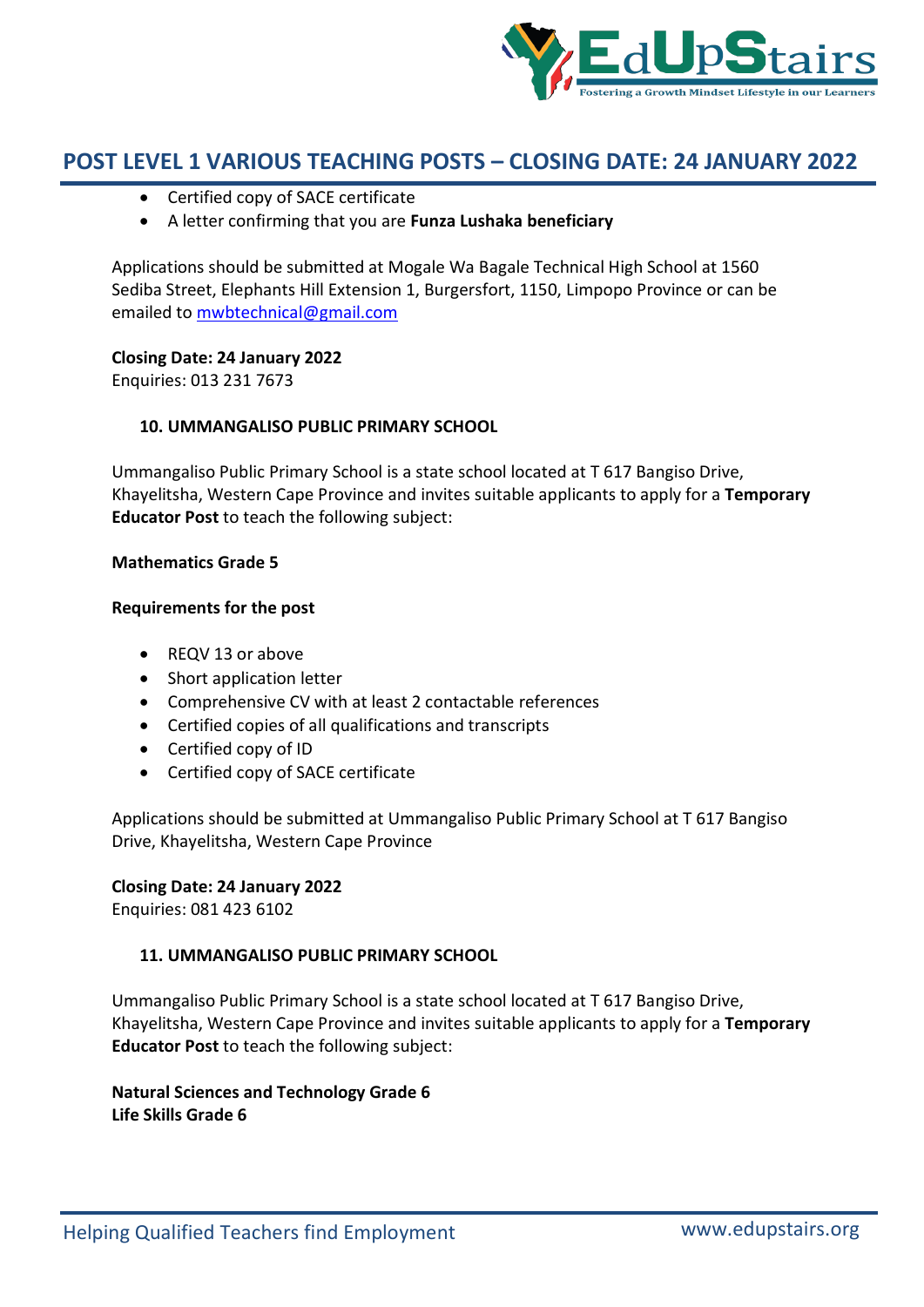

#### **Requirements for the post**

- REQV 13 or above
- Short application letter
- Comprehensive CV with at least 2 contactable references
- Certified copies of all qualifications and transcripts
- Certified copy of ID
- Certified copy of SACE certificate

Applications should be submitted at Ummangaliso Public Primary School at T 617 Bangiso Drive, Khayelitsha, Western Cape Province

#### **Closing Date: 24 January 2022**

Enquiries: 081 423 6102

#### **12. LEUBANENG PRIMARY SCHOOL**

Leubaneng Primary School is a primary school located at Marulaneng Village, Bakenberg Limpopo Province and invites suitable applicants to apply for an **Intersen Phase Permanent Educator Post No. 02** to teach the following subjects:

**English FAL Grade R – 3 Sepedi HL Grade R – 3 Social Sciences Grade R – 3 Creative Arts Grade R – 3**

#### **Requirements for the post**

- REQV 13 or above
- Short application letter
- Comprehensive CV with at least 2 contactable references
- Certified copies of all qualifications and transcripts
- Certified copy of ID
- Certified copy of SACE certificate

Applications should be submitted at Leubaneng Primary School at Marulaneng Village, Bakenberg Limpopo Province

#### **No emailed or faxed applications will be allowed**

**Closing Date: 24 January 2022** Enquiries: 082 702 1027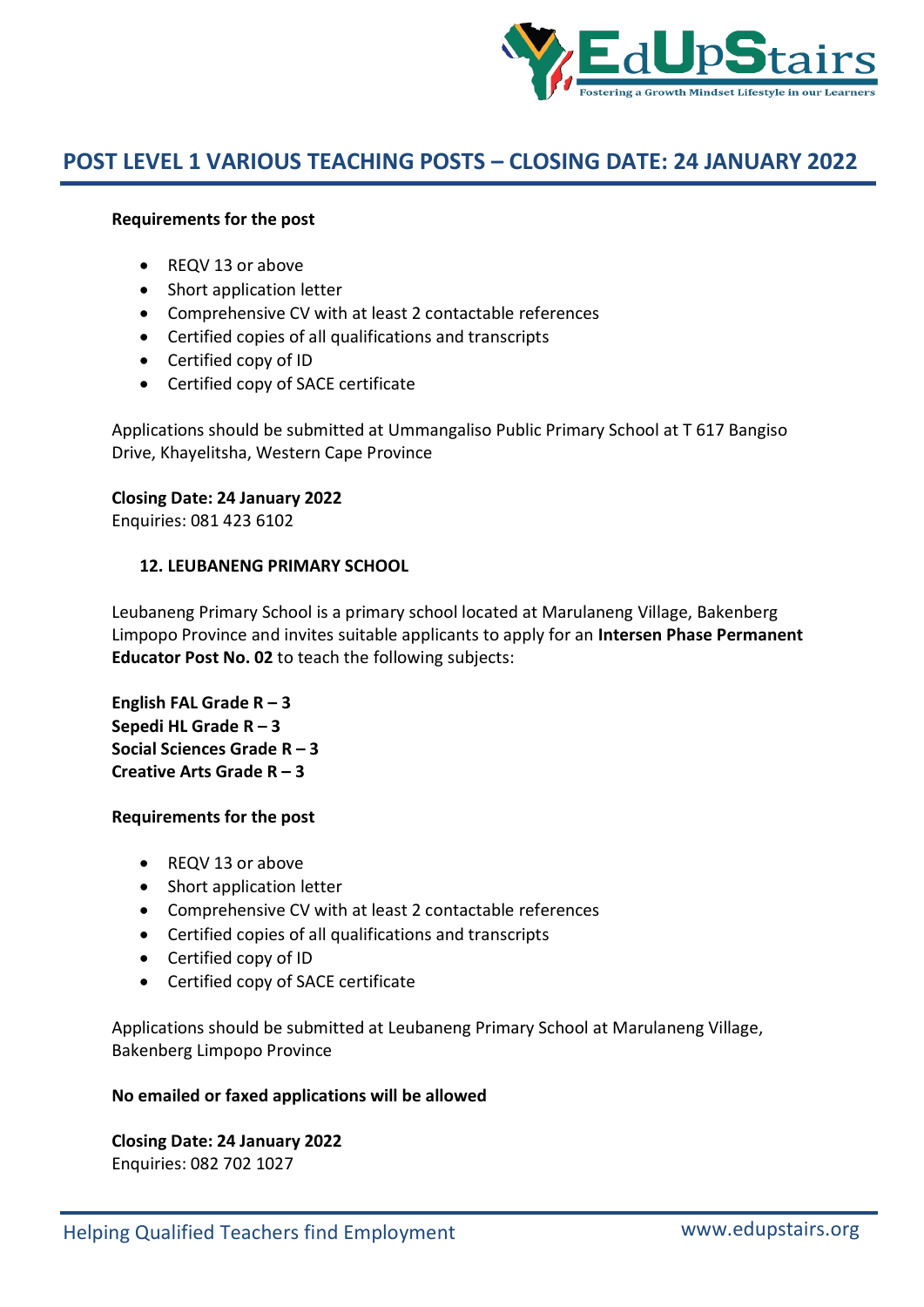

# **13. LEPHADIMISHA SECONDARY SCHOOL**

Lephadimisha Secondary School is a secondary school located at No. 10024, Taolome Village, Bakenberg, Limpopo Province and invites suitable applicants to apply for a **Permanent Educator Post No. 10** to teach the following subjects:

**Agricultural Sciences Grade 10 – 12 Natural Sciences Grade 8 – 9 Technology Grade 8**

#### **Requirements for the post**

- REQV 13 or above
- Short application letter
- Comprehensive CV with at least 2 contactable references
- Certified copies of all qualifications and transcripts
- Certified copy of ID
- Certified copy of SACE certificate

Applications should be submitted at Lephadimisha Secondary School at No. 10024, Taolome Village, Bakenberg, Limpopo Province or at Bakenberg North Circuit Office.

# **Closing Date: 24 January 2022**

Enquiries: 082 264 3458

# **14. OLIFANTSFONTEIN PRIMARY SCHOOL**

Olifantsfontein Primary School is a public primary school located at 10 Corner Of Mason & Premier, Clayville West, Olifantsfontein 1665, Gauteng Province and invites suitable applicants to apply for **Temporary Educator Posts** to teach the following subjects:

#### **Post 1: Temporary SGB Post**

- English HL Grade 2
- Afrikaans Grade 2
- Mathematics Grade 2
- Life Skills Grade 2

# **Post 2: Temporary SGB Post**

- English HL Grade 2
- Afrikaans Grade 2
- Mathematics Grade 2
- Life Skills Grade 2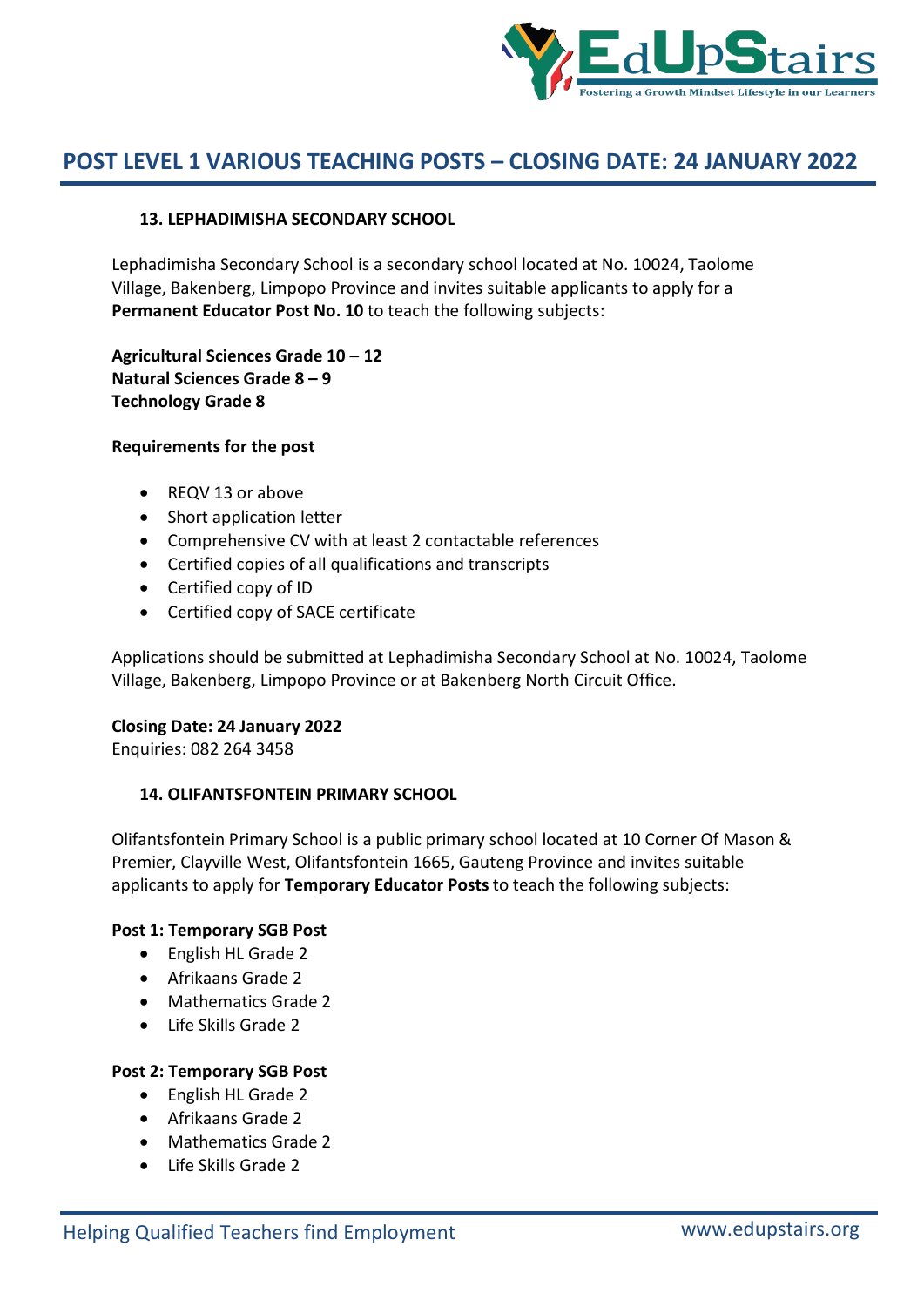

# **Post 3: Temporary SGB Post**

- English HL Grade 3
- Afrikaans Grade 3
- Mathematics Grade 3
- Life Skills Grade 3

# **Post 4: Temporary Substitute (Maternity)**

- English HL Grade 2
- Sepedi Grade 2
- Mathematics Grade 2
- $\bullet$  Life Skills Grade 2

# **Post 5: Temporary Substitute (Maternity)**

- $\bullet$  FMS Grade 4
- Life Skills Grade 4

#### **Post 6: Temporary Substitute (Maternity)**

Afrikaans Grade 7

# **Post 7: Temporary Substantive (Transfer)**

Afrikaans Grade 5 and 6

#### **Requirements for the post**

- REQV 13 or above
- Short application letter
- Comprehensive CV with at least 2 contactable references
- Certified copies of all qualifications and transcripts
- Certified copy of ID
- Certified copy of SACE certificate

Applications should be submitted at Olifantsfontein Primary School at 10 Corner Of Mason & Premier, Clayville West, Olifantsfontein 1665, Gauteng Province

# **Closing Date: 24 January 2022**

Enquiries: 011 316 1470

# **15. LEPHADIMISHA SECONDARY SCHOOL**

Lephadimisha Secondary School is a secondary school located at No. 10024, Taolome Village, Bakenberg, Limpopo Province and invites suitable applicants to apply for a **Temporary Educator Post** to teach the following subjects: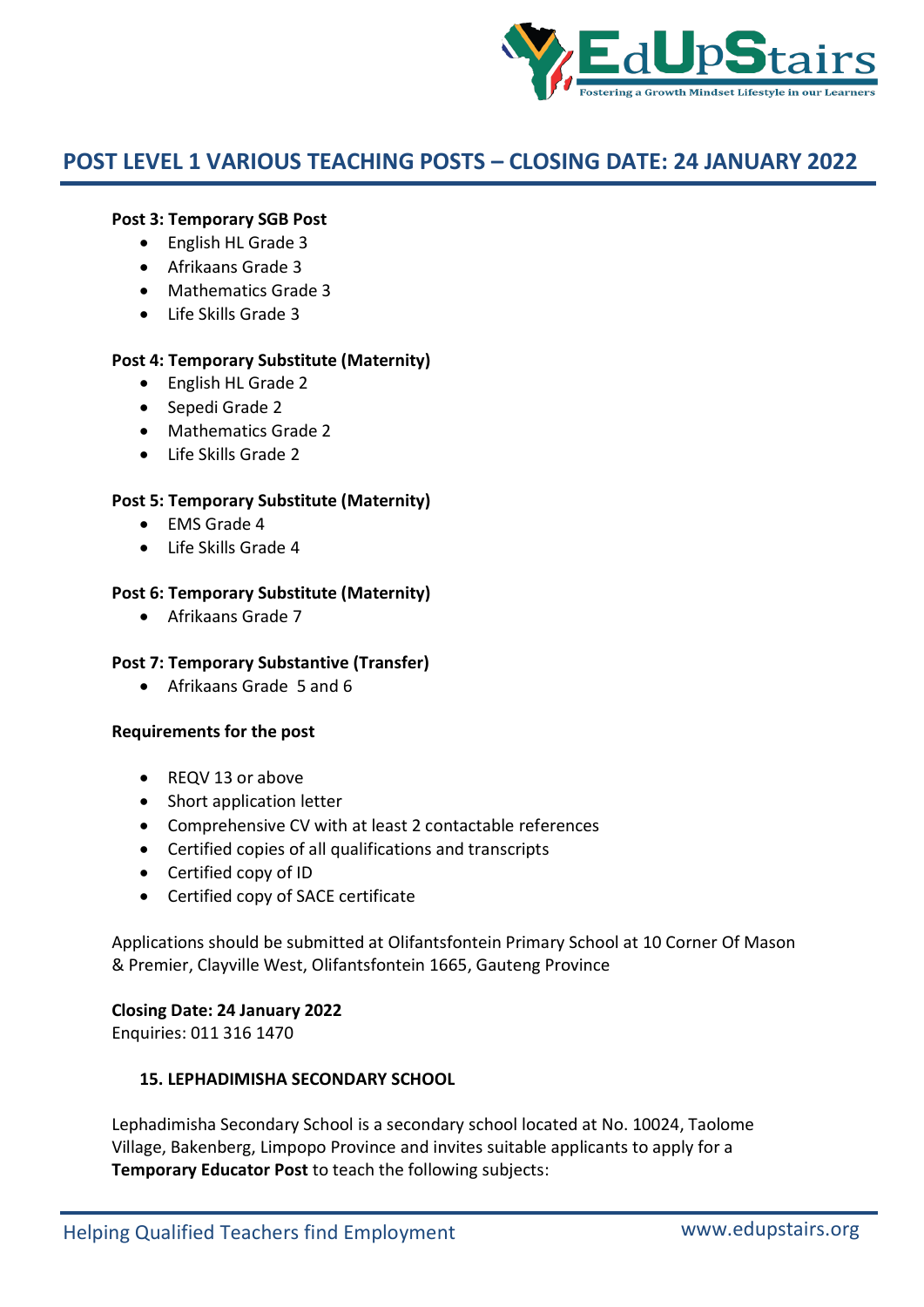

**Physical Sciences Grade 10 and 11 Mathematical Literacy Grade 11 Natural Sciences Grade 8 Technology Grade 9**

#### **Requirements for the post**

- REQV 13 or above
- Short application letter
- Comprehensive CV with at least 2 contactable references
- Certified copies of all qualifications and transcripts
- Certified copy of ID
- Certified copy of SACE certificate

Applications should be submitted at Lephadimisha Secondary School at No. 10024, Taolome Village, Bakenberg, Limpopo Province or at Bakenberg North Circuit Office.

**Closing Date: 24 January 2022**

Enquiries: 082 264 3458

#### **16. NAPO PRIMARY SCHOOL**

Napo Primary School is a primary school located at Mashashane, Ga Madiba, Limpopo Province and invites suitable applicants to apply for a **Foundation Phase Temporary Substitute Educator Post** to teach the following subjects:

**English HL Grade R - 3 Sepedi Grade R - 3 Mathematics Grade R - 3 Life Skills Grade R - 3**

- Completed LPDE 01 Form **(Click here to get the form)**
- REQV 13 or above
- Short application letter
- Comprehensive CV with at least 2 contactable references
- Certified copies of all qualifications and transcripts
- Certified copy of ID
- Certified copy of SACE certificate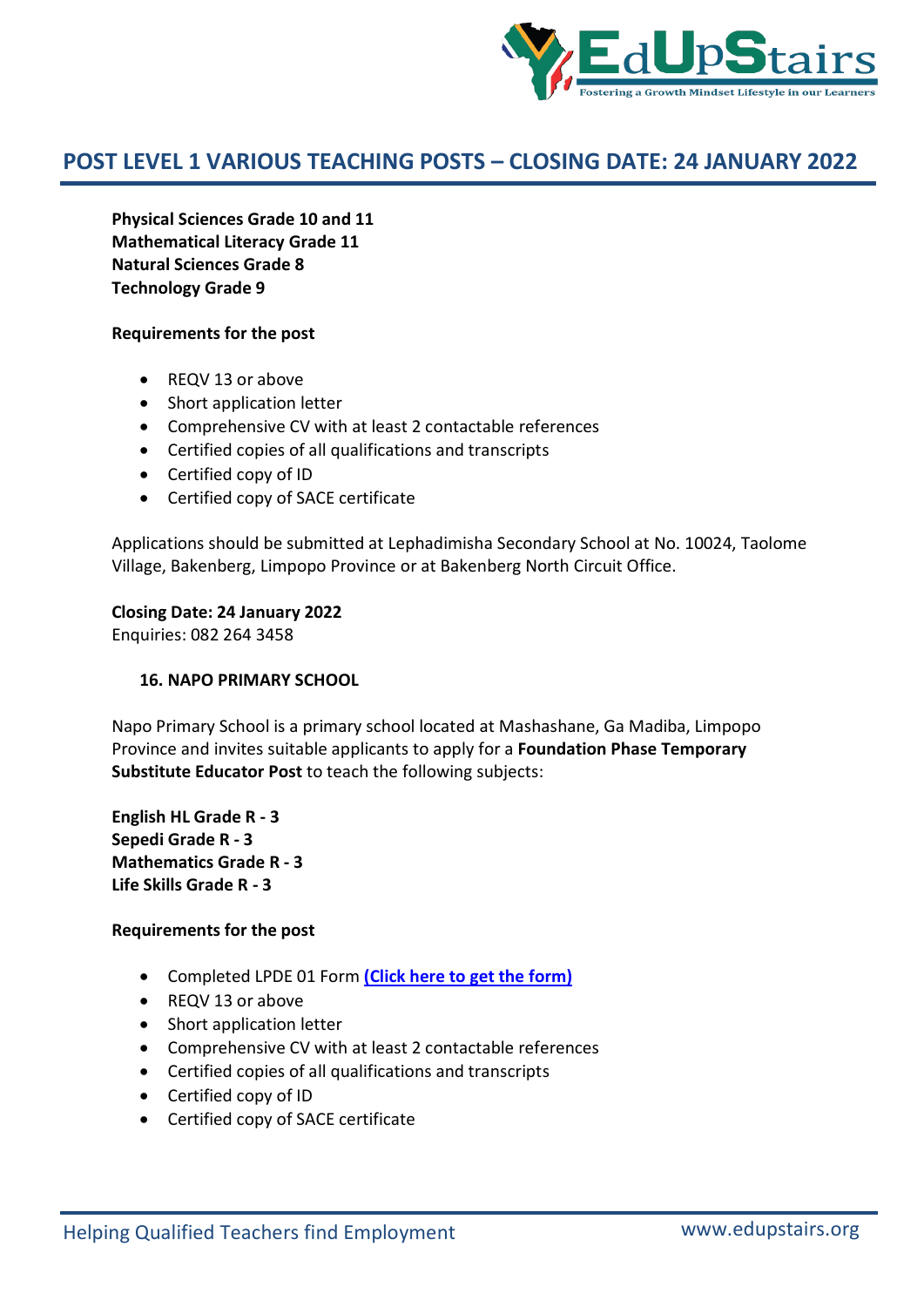

Applications should be submitted at Napo Primary School at Mashashane, Ga Madiba, Limpopo Province

#### **Closing Date: 24 January 2022**

Enquiries: 072 650 5867

# **17. LEPHADIMISHA SECONDARY SCHOOL**

Lephadimisha Secondary School is a secondary school located at No. 10024, Taolome Village, Bakenberg, Limpopo Province and invites suitable applicants to apply for a **Permanent Educator Post No. 09** to teach the following subjects:

**Accounting Grade 10 - 12 Economics Grade 10 - 12 Business Studies Grade 12**

#### **Requirements for the post**

- REQV 13 or above
- Short application letter
- Comprehensive CV with at least 2 contactable references
- Certified copies of all qualifications and transcripts
- Certified copy of ID
- Certified copy of SACE certificate

Applications should be submitted at Lephadimisha Secondary School at No. 10024, Taolome Village, Bakenberg, Limpopo Province or at Bakenberg North Circuit Office.

#### **Closing Date: 24 January 2022**

Enquiries: 082 264 3458

#### **18. MAOWANENG SECONDARY SCHOOL**

Maowaneng Secondary School is a secondary school located at Nkhumishe Village, Ga Matlala, Limpopo Province and invites suitable applicants to apply for a **Permanent Educator Post** to teach the following subjects:

**Life Sciences Grade 10 – 12 Mathematics Grade 11 and 12**

# **Requirements for the post**

REQV 13 or above